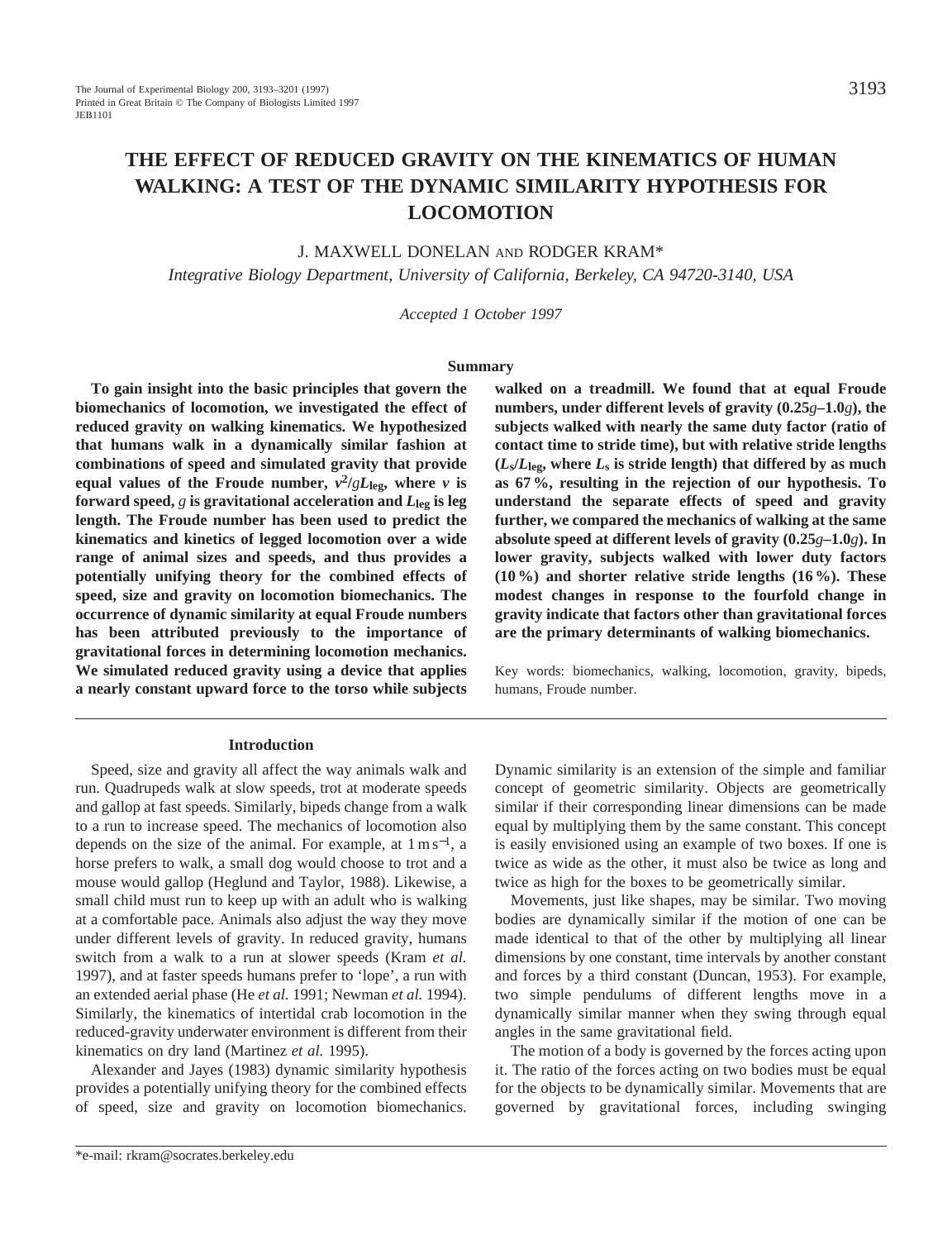# 3194 J. M. DONELAN AND R. KRAM

pendulums, cannot be dynamically similar unless the ratio of their inertial force to their gravitational force is equal (Duncan, 1953). In the case of the pendulum, the inertial force is the centripetal force. The dimensionless ratio of centripetal force to gravitational force is termed the Froude number, *Fr*:

$$
Fr = (mv^2/r)/(mg), \qquad (1)
$$

where *m* is mass, *v* is velocity, *r* is radius and *g* is gravity. This equation reduces to:

$$
Fr = v^2 / gr. \tag{2}
$$

Dynamic similarity may also apply to more complicated movements such as legged locomotion. For example, consider the locomotion of a mouse and horse. While they move very differently at the same absolute speed, the locomotor movements of a mouse and a horse may be similar at the same relative speed (e.g. a comfortable walking speed). To explore the incidence of dynamic similarity in animal locomotion, it is important to define explicitly what constitutes dynamically similar locomotion.

Alexander and Jayes (1983) interpret the dynamic similarity criteria of equal lengths, time intervals and forces as forming five requirements.

(1) Dynamically similar animals must move their legs with the same phase relationships. This refers to the relative timing of limb movements and often defines a gait. If a quadruped's two front feet contact the ground at the same time, the front limb cycles are in phase. If one front foot hits the ground onequarter of the stride period after the other front foot, the front limb phase relationship is 0.25. In quadrupeds, a gallop has a different phase relationship from a trot, which has a different phase relationship from a walk. In normal bipedal locomotion, the left leg cycle is 180 ° out of phase with the right leg cycle. As a result, the phase relationship is the same (0.5) for both walking and running during a symmetrical bipedal gait.

(2) The corresponding feet of dynamically similar animals must have equal duty factors. The duty factor is the fraction of the stride time that a foot is in contact with the ground. In bipedal walking, the duty factor is always greater than 0.5 because at least one foot is always in contact with the ground.

(3) Dynamically similar animals must have equal relative stride lengths. Stride length  $(L<sub>s</sub>)$  is the distance between two consecutive ground contacts of the same foot. Relative stride length is this distance divided by the leg length of the animal. Leg length is usually defined as the standing hip height.

(4) The corresponding feet of dynamically similar animals must exert forces that are equal multiples of body weight at corresponding points in the stride (e.g. mid-stance).

(5) Dynamically similar animals must have mechanical power outputs proportional to the product of body weight and forward speed. This is also interpreted as requiring dynamically similar animals to have equal metabolic costs of transport. The metabolic cost of transport is the amount of energy required to move a unit of body weight a unit distance.

Alexander and Jayes (1983) hypothesized that animals meet these five criteria for dynamic similarity of locomotion when they travel at speeds that translate to equal values of a horizontal Froude number:

$$
Fr = v^2 / gL_{\text{leg}}\,,\tag{3}
$$

where *L*leg is the leg length. To test their hypothesis, they gathered empirical data for small and large animal species over a wide speed range, and these data suggested that their hypothesis is generally true. Their relationship has been used to analyze locomotion mechanics in a wide variety of fields including anthropology, human locomotion biomechanics, paleontology, pediatrics, robotics and zoology (Alexander, 1976, 1984, 1989, 1991; Alexander and Jayes, 1980; Alexander and Maloiy, 1984; Bennett, 1987; Cavagna *et al.* 1983; Cavanagh and Kram, 1989; Gatesy and Biewener, 1991; Kram *et al.* 1997; McGeer, 1990, 1992; Moretto *et al.* 1996; Muir *et al.* 1996; Wagenaar and Beek, 1992; Zani and Claussen, 1994; Zijlstra *et al.* 1996).

The Froude number describes the motion of pendulums, and the simplest mechanical model for a walking biped is an inverted pendulum (Cavagna *et al.* 1977). This model idealizes the mass of the body as a point mass on a rigid massless leg and considers a walk as a series of vaults over these strut-like legs. This mechanism conserves mechanical energy by exchanging kinetic and potential energy within each stride. The effective conservation of mechanical energy also appears to minimize the metabolic energy required for walking (Cavagna *et al.* 1977). Pendulum mechanics are governed by gravity and, as a result, dynamic similarity requires equal Froude numbers.

To gain insight into the basic principles that govern the biomechanics of locomotion, we investigated the effect of reduced gravity on walking kinematics. We tested the hypothesis that humans walk in a dynamically similar fashion when walking at speeds and simulated gravities that provide equal values of the horizontal Froude number. The occurrence of dynamic similarity at equal Froude numbers is attributed to the importance of gravitational force in determining the kinematics and kinetics of animal movements (Alexander and Jayes, 1983). An additional goal of the present study was to determine the separate effects of speed and gravity on walking kinematics.

#### **Materials and methods**

## *Subjects*

Ten human subjects volunteered to participate in this experiment (five male, five female; mean leg length 0.88 $\pm$ 0.05 m; mean mass 60.6 $\pm$ 9.2 kg; mean  $\pm$  s.p.). We measured leg length as the height to the greater trochanter of the femur while the subjects stood. Before the experiments, the subjects gave their informed consent after reading a description of the purpose, basic procedures and risks of the experiment.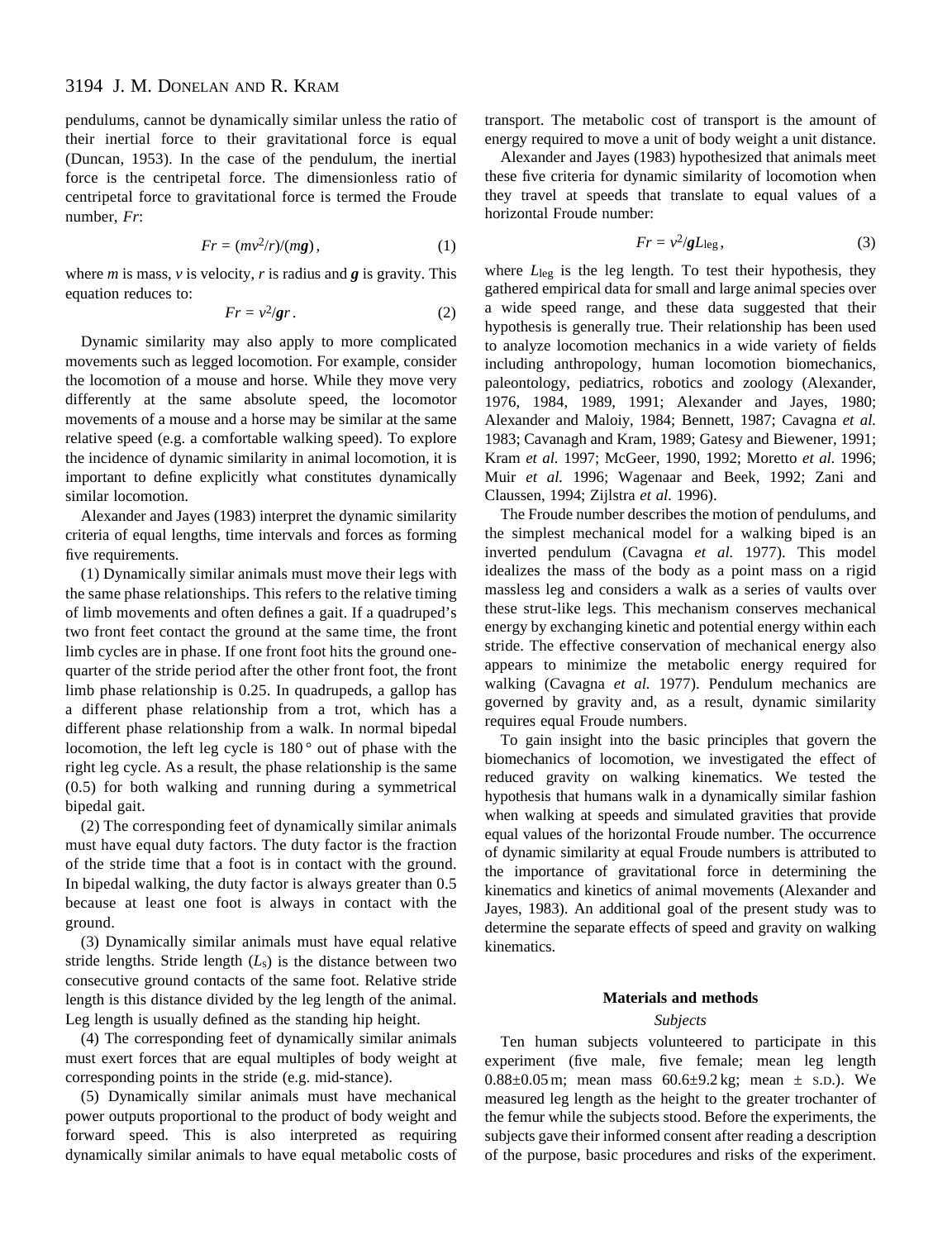This protocol was approved by the university committee for the protection of human subjects.

#### *Kinematic analysis*

The subjects walked on a Quinton 18-60 motorized treadmill. We used a J. C. Labs, Inc. (Mountain View, CA, USA) HSC 250 video camera to record the trials from a sagittal view at 200 fields  $s^{-1}$ . The time was displayed on each video field. From the video tapes, we obtained the mean stride time and duty factor for 10 strides in each trial and, knowing the treadmill speed, converted stride time into stride length.

#### *Statistical analysis*

In all instances, we used repeated-measures analysis of variance (ANOVA) to determine statistical significance. Our criteria for significance was *P*<0.05.

#### *Reduced gravity simulator*

We simulated the effect of reduced gravity on the center of mass using a device that applies a nearly constant upward force to the torso (Fig. 1). The subjects straddled a well-cushioned bicycle saddle attached to a lightweight section of polyvinyl chloride pipe. To create the upward force, we stretched spring elements (made of rubber tubing) to over three times their original length of 2 m. We simulated different levels of gravity by changing the length of the spring elements using a hand winch. To maximize spring stretch, additional parallel springs were only added when the force of the original springs became



Fig. 1. Reduced gravity simulator. This device applies a nearly constant upward force to the subject's torso. The force is applied to the subject through a saddle constructed from a bicycle seat attached to a U-shaped plastic pipe support. Two spring elements are arranged in series, connected by cables and separated by pulleys. One end of the spring element system is attached by cable to the force transducer and saddle. The other is attached by cable to a hand winch. The length of the spring elements can be changed using the hand winch. Changing the length of the rubber spring elements varies the level of simulated gravity. Additional parallel springs are only added when the force of the original springs becomes inadequate, thus maximizing spring stretch and minimizing the force fluctuation of the springs.

inadequate. The force in a Hookean spring is equal to the product of the spring constant (*k*), and the change in length  $(\Delta x)$ . As a result of the spring's low stiffness and large stretch, the tension fluctuations caused by the vertical oscillations of the subject's center of mass during walking were small. A Kistler model 9212 force transducer in series with the springs indicated that such fluctuations were less than 0.03*g* for all levels of simulated gravity. We positioned the reduced gravity simulator over the treadmill. This type of simulator has been used in previous studies (Farley and McMahon, 1992; He *et al.* 1991; Kram *et al.* 1997).

All techniques for simulating reduced gravity involve compromises (Davis and Cavanagh, 1993). Our method of reduced gravity simulation applies vertical force only to the torso and, as a result, the limbs still experience Earth gravity. One might imagine that this would not accurately simulate limb swing in reduced gravity. However, the combined results of Roberts (1963) and Boda *et al.* (1996) indicate that leg swing is not determined solely by passive pendulum mechanics (see Discussion for further explanation). A forward-leaning posture has been noted in previous descriptions of gait in reduced gravity (Davis and Cavanagh, 1993). We did not measure forward lean, but our simulation technique does not restrict the subjects' ability to lean forward.

Unlike other systems, our reduced gravity simulator is very practical as it is both comfortable and can be rapidly adjusted to different levels of gravity. In addition, energetic and biomechanical results from our simulation technique are similar to those of other simulation methods including water immersion, supine lower body negative pressure, supine cable suspension and parabolic flight (Boda *et al.* 1996; Davis and Cavanagh, 1993). Since our experiments were designed to elucidate the general physical principles that govern legged locomotion and because we have examined large changes in the apparent gravity, inaccuracies due to our simulation would not change our general conclusions.

### *Preliminary procedures*

We first habituated the subjects to treadmill walking. The habituation period was designed to exceed the minimum time necessary for habituation to treadmill walking as described by Wall and Charteris (1981). In normal gravity, all subjects walked for 5 min at five speeds (0.75, 1.0, 1.25, 1.5 and  $1.75 \,\mathrm{m\,s^{-1}}$ ).

The subjects demonstrated almost immediate habituation to treadmill walking. The changes in duty factor and relative stride length from the first 10 strides to the first 10 strides of the sixth minute were less than 1 % (differences were not significant, *P*=0.65, *P*=0.36, respectively). Stride-to-stride variation decreased with habituation time. The coefficient of variation for duty factor was 2.1 % for the first 10 strides and 1.6 % for the first 10 strides of the sixth minute. Similarly, the coefficient of variation decreased from 3.6 % to 2.1 % for relative stride length.

Next, we familiarized the subjects to walking in the reduced gravity simulator. The subjects walked for 5 min in normal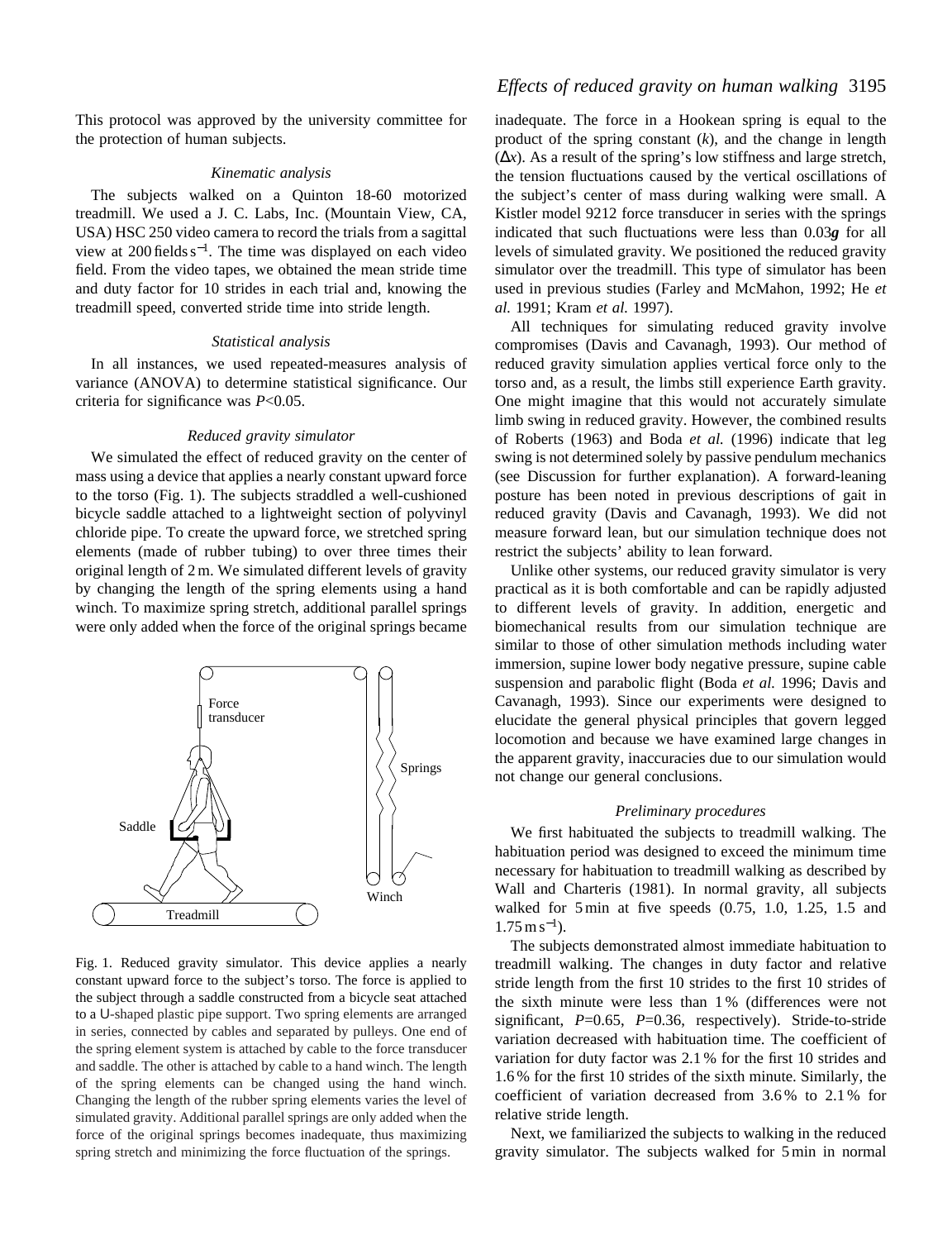# 3196 J. M. DONELAN AND R. KRAM

gravity (1.0*g*) and in conditions simulating 0.75, 0.50 and 0.25*g*. At each level of simulated gravity, the subjects walked at speeds that equated to a Froude number of 0.25. The subjects demonstrated a brief period of accommodation to walking in simulated reduced gravity. At the lowest level of gravity, the changes in duty factor and relative stride length from the first 10 strides to the first 10 strides of the sixth minute were +2.8 % (not significant,  $P=0.12$ ) and  $-8.0\%$  ( $P=0.001$ ) respectively. However, after 1 min of walking at 0.25*g*, the average duty factor was within 1 % of its final value (not significant, *P*=0.28) and the relative stride length was only 3 % longer than its final length (*P*=0.007). As with treadmill habituation, stride-tostride variation decreased with habituation time. The coefficient of variation decreased from 6.6 % to 3.1 % for duty factor and from 3.8 % to 3.0 % for relative stride length. We concluded that 1 min was sufficient to familiarize subjects to treadmill walking in each level of simulated reduced gravity. During the experimental trials, we analyzed the kinematics only after subjects had walked for 1 min at each speed and level of simulated gravity.

#### *Experimental protocol*

To test our hypothesis, subjects walked in normal gravity and in conditions simulating 0.75, 0.50 and 0.25*g*. At each level of simulated gravity, the subjects walked at speeds corresponding to four Froude numbers (0.1, 0.2, 0.3 and 0.4) (see Table 1). To understand the separate effects of speed and gravity, we examined the kinematics of walking at matched speeds. At each level of gravity, subjects walked at four matched speeds (0.25, 0.50, 0.75 and 1.0 m s<sup>-1</sup>) (see Table 2). It was not possible to have matched walking speeds greater than  $1.0 \text{ m s}^{-1}$  because at low gravities, the walk–run transition speed approaches 1.0 m s−<sup>1</sup> (Kram *et al.* 1997). In total, each subject walked at 32 different combinations of speed and gravity.

# **Results**

As the dynamic similarity hypothesis predicts, at equal Froude numbers, but different levels of gravity, the subjects walked with nearly the same duty factors (Fig. 2A). While the differences in duty factor at different levels of gravity were statistically significant (*P*=0.006), the difference in duty factor between 0.25*g* and 1.0*g* was only 2 %.

In contradiction to the dynamic similarity hypothesis, at equal values of the Froude number, but different levels of gravity, the subjects walked with very different relative stride lengths (Fig. 2B) (*P*<0.0001). The increase in relative stride length between 0.25*g* and 1.0*g* ranged from 55 to 67 %. The mean duty factors and relative stride lengths at equal Froude numbers are presented in Table 1.

At matched absolute speeds, subjects walked with a lower duty factor at lower gravities (*P*<0.0001) (Fig. 3A). The decrease in duty factor between 1.0*g* and 0.25*g* ranged from 8 to 14 %.

At lower levels of simulated gravity, the subjects



Fig. 2. (A) At different combinations of speed and gravity, but equal Froude numbers, subjects walked with nearly the same duty factor. For clarity, error bars are not shown (see Table 1). (B) Subjects walked with very different relative stride lengths at equal Froude numbers. The size of a symbol indicates the magnitude of simulated gravity as in A. Error bars indicate  $\pm 1$  s.e.m.,  $N=10$ . Some error bars are smaller than the symbols.

significantly decreased their relative stride length (*P*<0.0001) (Fig. 3B). The decrease in relative stride length between 1.0*g* and 0.25*g* ranged from 9 to 37 %. The mean duty factors and relative stride lengths at matched absolute speeds are presented in Table 2.

### **Discussion**

Alexander and Jayes (1983) defined five requirements for dynamically similar locomotion. Their hypothesis predicts that these requirements will be met when animals walk with equal values of the Froude number. Our experiments provide a kinematic test of the dynamic similarity hypothesis by investigating the first three requirements. We assess the fifth requirement below by re-analyzing data available in the literature.

The first prediction of the dynamic similarity hypothesis is that humans walk with the same phase relationships at equal Froude numbers. In quadrupeds, the phase relationship differs between gaits (e.g. trot and gallop). However, during normal bipedal walking, the left leg cycle is always 180 ° out of phase with the right leg cycle. As a result, the phase relationship of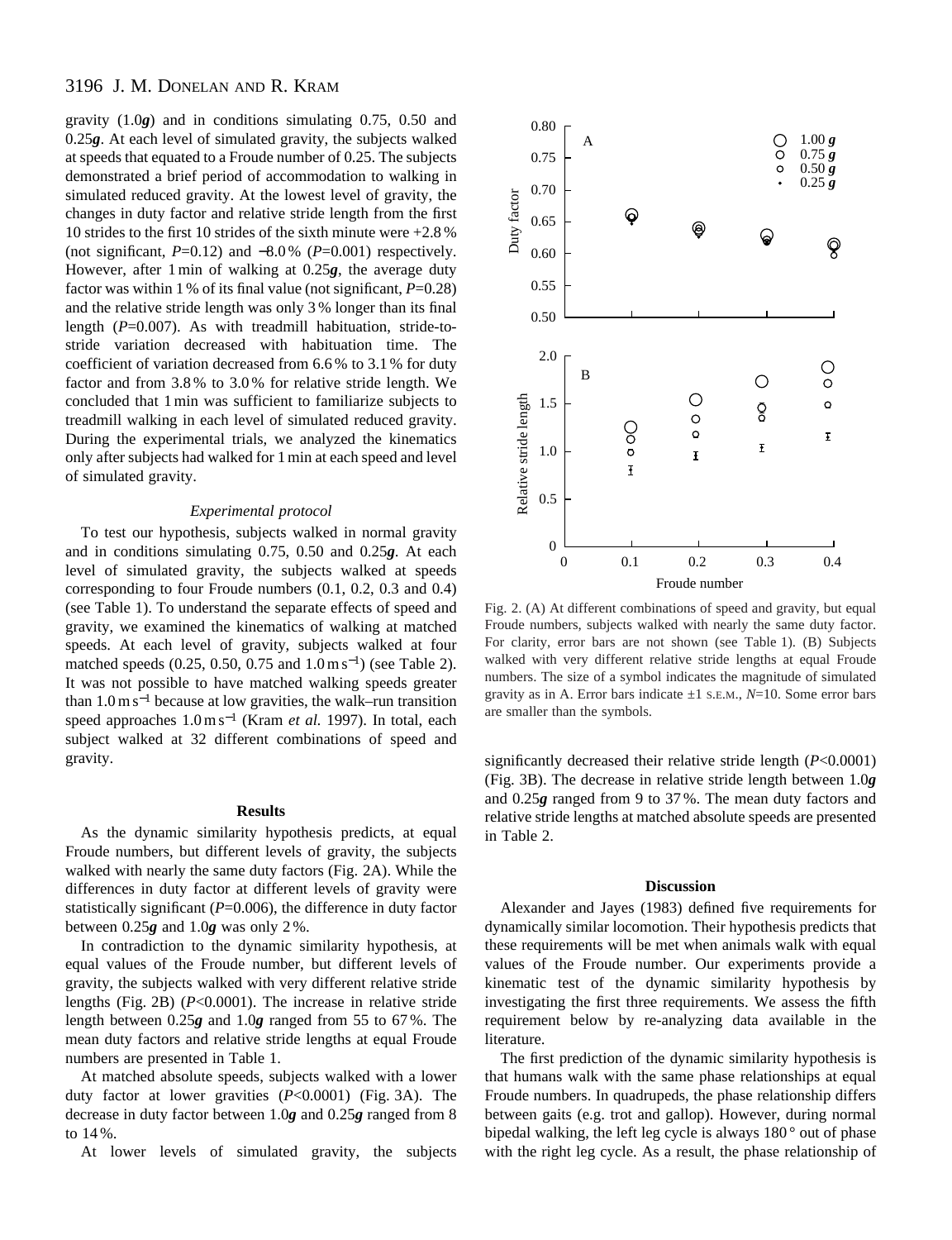|         |                   |                 | Froude number   |                 |                 |  |  |  |
|---------|-------------------|-----------------|-----------------|-----------------|-----------------|--|--|--|
| Gravity |                   | 0.1             | 0.2             | 0.3             | 0.4             |  |  |  |
| 1.00g   | Df                | $0.66 \pm 0.01$ | $0.64 \pm 0.01$ | $0.63 \pm 0.01$ | $0.62 \pm 0.01$ |  |  |  |
|         | $L_s/L_{\rm leg}$ | $1.26 + 0.01$   | $1.54 \pm 0.03$ | $1.74 \pm 0.02$ | $1.89 \pm 0.03$ |  |  |  |
|         | $v (m s^{-1})$    | 0.93            | 1.31            | 1.61            | 1.86            |  |  |  |
| 0.75g   | Df                | $0.66 \pm 0.01$ | $0.63 \pm 0.01$ | $0.62 \pm 0.01$ | $0.61 \pm 0.01$ |  |  |  |
|         | $L_s/L_{\rm leg}$ | $1.12 \pm 0.02$ | $1.34 \pm 0.03$ | $1.46 \pm 0.06$ | $1.71 \pm 0.03$ |  |  |  |
|         | $v (m s^{-1})$    | 0.80            | 1.14            | 1.39            | 1.61            |  |  |  |
| 0.50g   | Df                | $0.66 \pm 0.01$ | $0.64 \pm 0.01$ | $0.62 \pm 0.01$ | $0.60 \pm 0.01$ |  |  |  |
|         | $L_s/L_{\rm leg}$ | $0.99 \pm 0.03$ | $1.18 \pm 0.02$ | $1.35 \pm 0.03$ | $1.48 \pm 0.03$ |  |  |  |
|         | $v (m s^{-1})$    | 0.66            | 0.93            | 1.14            | 1.31            |  |  |  |
| 0.25g   | Df                | $0.65 \pm 0.01$ | $0.63 \pm 0.01$ | $0.62 \pm 0.01$ | $0.60 \pm 0.01$ |  |  |  |
|         | $L_s/L_{\rm leg}$ | $0.81 \pm 0.05$ | $0.96 \pm 0.04$ | $1.04 \pm 0.04$ | $1.15 \pm 0.03$ |  |  |  |
|         | $v (m s^{-1})$    | 0.46            | 0.66            | 0.80            | 0.93            |  |  |  |

Table 1. *Duty factor, relative stride length and average speed at equal Froude numbers*

The duty factors (*Df*), relative stride lengths (*L<sub>s</sub>*/*L*<sub>leg</sub>) at different levels of gravity and Froude numbers are shown. Values are means  $\pm$  s.E.M.,  $N=10$ .

Each subject walked at a different absolute speed for each trial. The mean speeds (*v*) for the 10 subjects are shown for reference.

symmetrical human locomotion is 0.5 at all speeds. The subjects fulfilled the first requirement of the dynamic similarity hypothesis by walking symmetrically at all combinations of speed and gravity. Kram *et al.* (1997) provided further support for this prediction by demonstrating that, in simulated reduced gravity, humans change gait, from a walk to a run, at similar Froude numbers.

The second prediction of the dynamic similarity hypothesis is that humans will walk with equal duty factors at equal Froude numbers. We found that at different combinations of speed and gravity, but equal Froude numbers, humans walk with only slightly different (2 %) duty factors, thus lending support to the dynamic similarity hypothesis (Fig. 2A).

The third prediction is that relative stride lengths are the same at equal Froude numbers. However, humans walk with very different relative stride lengths at equal Froude numbers (Figs 2B, 3B). The dynamic similarity hypothesis would predict an increase in relative stride length to almost 2 leg lengths for walking at 1.0 m s−<sup>1</sup> in 0.25*g* (Fig. 3B). In fact, subjects decreased their relative stride length to just over 1 leg length. Thus, our data differ from that predicted by the dynamic similarity hypothesis in both magnitude and direction.

In addition to the kinematic predictions, Alexander and Jayes (1983) make kinetic predictions for dynamic similarity locomotion. The dynamic similarity hypothesis predicts that, at equal Froude numbers, humans will exert equal forces at corresponding points in a stride. We did not measure ground reaction forces, and there are only limited force data for walking in simulated reduced gravity available in the literature (Newman *et al.* 1994; Letko, 1973). More such data are necessary to evaluate this prediction sufficiently.

|         |                   | Velocity $(m s^{-1})$ |               |                 |                 |  |
|---------|-------------------|-----------------------|---------------|-----------------|-----------------|--|
| Gravity |                   | 0.25                  | 0.50          | 0.75            | 1.00            |  |
| 1.00g   | Df                | $0.77+0.01$           | $0.71 + 0.01$ | $0.68 + 0.01$   | $0.66 + 0.01$   |  |
|         | $L_s/L_{\rm leg}$ | $0.79 \pm 0.03$       | $0.98 + 0.02$ | $1.15 \pm 0.02$ | $1.31 \pm 0.02$ |  |
| 0.75g   | Df                | $0.75 + 0.01$         | $0.69 + 0.01$ | $0.67+0.01$     | $0.65 + 0.01$   |  |
|         | $L_s/L_{\rm leg}$ | $0.64 + 0.02$         | $0.92 + 0.03$ | $1.10 \pm 0.02$ | $1.27 \pm 0.02$ |  |
| 0.50g   | Df                | $0.71 + 0.01$         | $0.67+0.01$   | $0.65 + 0.01$   | $0.64 + 0.01$   |  |
|         | $L_s/L_{\rm leg}$ | $0.61 \pm 0.03$       | $0.88 + 0.03$ | $1.06 \pm 0.03$ | $1.23 \pm 0.03$ |  |
| 0.25g   | Df                | $0.66 + 0.01$         | $0.64 + 0.01$ | $0.62+0.01$     | $0.59 + 0.01$   |  |
|         | $L_s/L_{\rm leg}$ | $0.57 \pm 0.06$       | $0.82+0.05$   | $1.01 \pm 0.04$ | $1.20 \pm 0.03$ |  |

Table 2. *Duty factor and relative stride lengths at matched walking speeds*

The duty factors (*Df*) and relative stride lengths (*L*s/*L*leg) at different levels of gravity and matched speeds are shown. Values are means  $\pm$  s.E.M. for 10 subjects.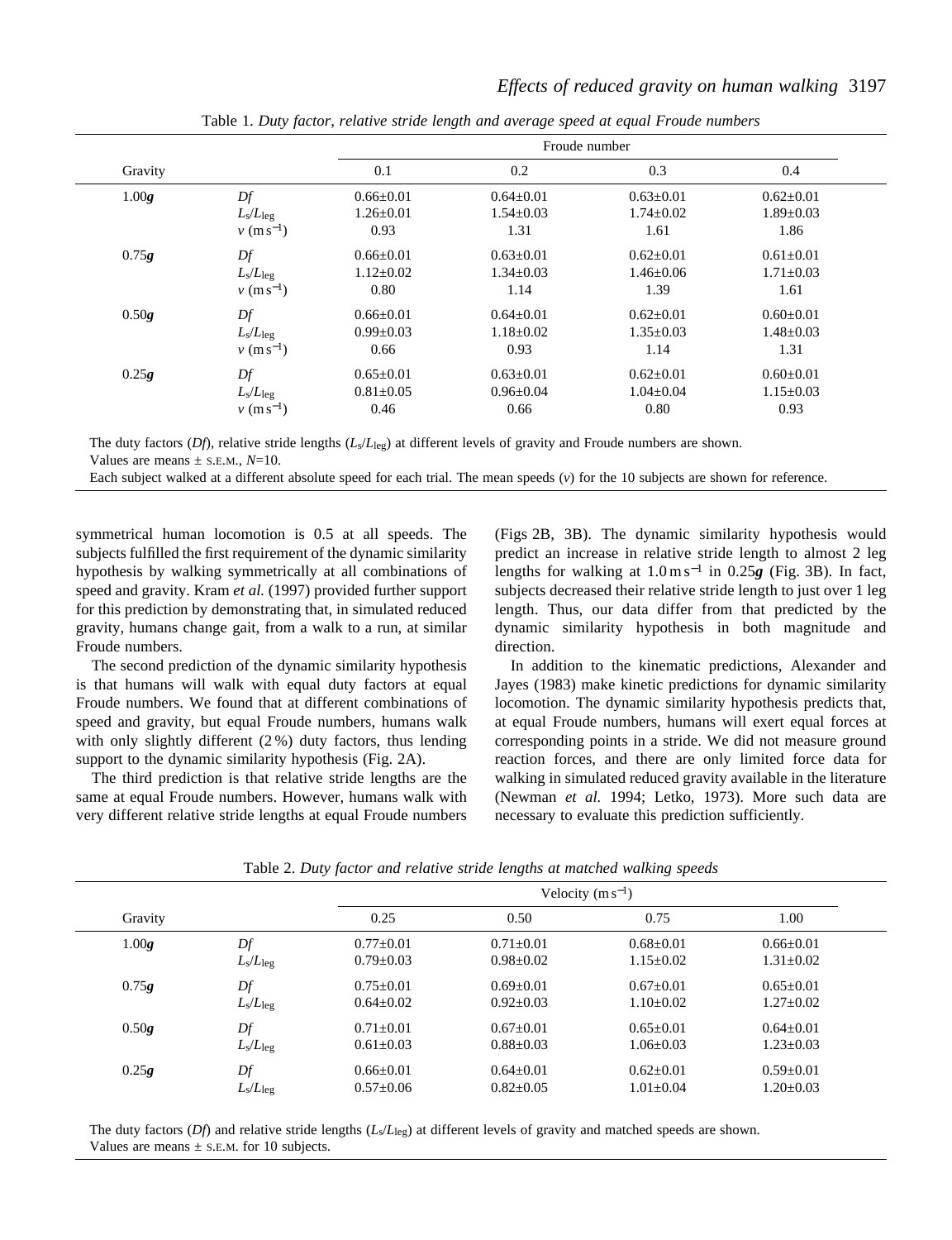

Fig. 3. (A) At all speeds, duty factors were significantly smaller at lower levels of gravity. (B) Relative stride lengths were slightly shorter at lower levels of gravity. The broken line represents the predicted relative stride length based on the dynamic similarity hypothesis of Alexander and Jayes (1983) for walking at  $1 \text{ m s}^{-1}$ . Values are means ±1 S.E.M., *N*=10.

Finally, the dynamic similarity hypothesis predicts that humans walk with equal metabolic costs of transport at equal Froude numbers and that the cost of transport will be minimized at the same Froude number. Farley and McMahon (1992) investigated the energetics of walking in reduced gravity using a simulator similar to that used in the present study. Analysis of their data (Fig. 4) demonstrates that, at similar Froude numbers, the cost of transport at 0.5*g* is as much as 62 % greater than at 1.0*g*. Fig. 4 also demonstrates that the metabolic cost of transport is minimized at very different values of the Froude number for the two levels of simulated gravity used. Note that we have calculated the cost of transport per unit body weight, where body weight is the product of mass and the simulated level of gravity. Although not used here, mechanical power estimates using a force platform as an ergometer (Cavagna, 1975) might provide additional insight into pendulum mechanics and mechanical energy recovery during walking in reduced gravity.

We conclude that in simulated reduced gravity humans do not walk in a dynamically similar fashion at equal Froude numbers. We reject this hypothesis primarily on the basis of the departure of the relative stride length data from the predictions of dynamic similarity. Data from the literature on



Fig. 4. Cost of transport as a function of Froude number. Data are from Farley and McMahon (1992). Subjects did not walk with equal costs of transport at equal Froude numbers, nor was the cost of transport minimized at the same Froude number. Because gravity was varied, we calculated the cost of transport per unit body weight rather than using the more conventional unit of body mass. The size of the symbols indicates the level of simulated gravity. Values are means  $\pm$ S.E.M., *N*=4. Some error bars are smaller than the symbols.

metabolic power output during walking in simulated reduced gravity also cast doubt on the validity of the dynamic similarity hypothesis.

While the Froude number broadly predicts the kinematics and kinetics of animal locomotion over a wide range of body sizes and speeds at Earth gravity (Alexander and Jayes, 1983), it does not describe the effect of gravity on walking mechanics. The Froude number can still be used to predict how walking mechanics change with size at Earth gravity, but we believe that a new theoretical construct is needed to interpret the underlying mechanisms.



Fig. 5. Stance time  $(t_{st})$  and swing time  $(t_{sw})$  as a function of gravity and velocity. Stance time decreased significantly at lower levels of gravity and faster speeds (*P*<0.001). Swing time also decreased slightly as speed was increased (*P*<0.001). However, swing time was unaffected by a fourfold decrease in simulated gravity (*P*=0.136). Values are means for  $N=10$ . The size of symbol indicates the level of simulated gravity.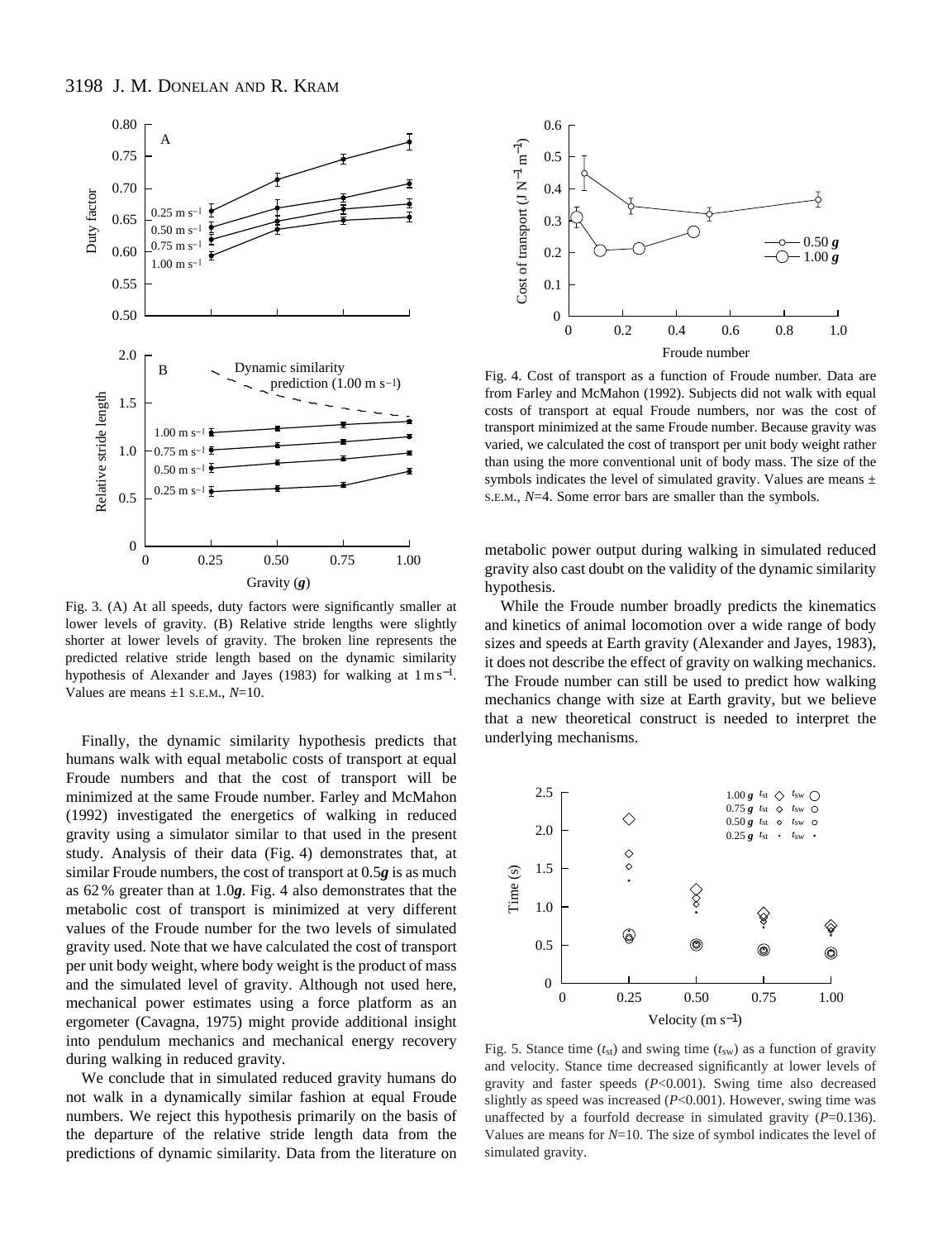To investigate the separate effects of speed and gravity, we examined the mechanics of walking at matched speeds over a range of gravities. The effect of decreasing gravity on duty factor was very similar to the effect of increasing speed (Fig. 3A). At the four speeds tested, duty factor decreased by an average of 10 % between 1.0*g* and 0.25*g*. As speed was increased from  $0.25 \text{ m s}^{-1}$  to  $1.0 \text{ m s}^{-1}$ , the mean decrease in duty factor was 12 % at the four levels of gravity tested. Subjects walked with duty factors approaching 0.5 (i.e. near running) with an increase in speed or a decrease in gravity. This corresponds with the findings of Kram *et al.* (1997), who found that the walk–run transition occurs at slower speeds in lower gravity.

Surprisingly, a fourfold reduction in gravity at a given walking speed caused only a small reduction in stride length. At the four speeds tested, the mean decrease in relative stride length between 1.0*g* and 0.25*g* was 16 %. To put that change in context, at normal gravity, when speed was decreased from  $1.0 \text{ m s}^{-1}$  to  $0.25 \text{ m s}^{-1}$  the relative stride length decreased by 40 %. In short, stride length in walking is influenced much more strongly by speed than by gravity.

Further insight into the interactions among size, speed and gravity is gained by considering stride time. Stride time and stride length determine locomotion speed:

$$
v = L_s / t_s, \qquad (4)
$$

where *t*s is stride time. As gravity was decreased from 1.0*g* to 0.25*g*, stride time decreased by an average of only 16 % over the four speeds tested.

We found these small changes in stride time over a fourfold change in gravity intriguing. To explore further, we divided stride time into its components, swing time and stance time. The decreases in stride time, due either to a reduction in gravity or to an increase in speed, occurred almost exclusively because of decreases in stance time (Fig. 5). That is, the swing time was nearly constant. Similar reductions in stance time with increased speed have been reported for quadrupedal walking (Arshavsky *et al.* 1965; Goslow *et al.* 1973). These investigators noted that the increase in speed and the decrease in stance time were similar in magnitude such that the forward distance moved during the stance phase (step length) remained nearly constant. It has been suggested that this indicates that the transition from swing to stance is triggered by a certain hip angle (Grillner and Rossignol, 1978). Our results show that, at a given speed, decreased gravity results in decreased stance time, shorter step length and, therefore, different hip joint angles at the stance–swing transition. A close inspection of the data of Letko *et al.* (1966) also reveals that the stance–swing transition occurs at different hip angles in normal and simulated reduced gravity. It appears that the initiation of the swing phase is not dependent upon hip angle alone.

Despite a fourfold change in both speed and gravity, our subjects chose to walk with a near-constant leg swing time (Fig. 5). While this phenomenon is typical of walking at different speeds (Nilsson *et al.* 1985), it is important to note that it is possible to alter leg swing time voluntarily during walking (Cavagna and Franzetti, 1986; Minetti *et al.* 1995). This suggests that swing time may be determined mechanically.

To understand how swing time may be determined mechanically, consider the simple model of walking proposed by Mochon and McMahon (1980). They demonstrated that bipedal walking is possible with legs that swing only as a result of their own inertia. In their 'ballistic walking' model, the swing leg acts as a compound pendulum and swings with its natural period. The natural period of a compound pendulum is proportional to its radius of gyration and inversely proportional to gravity:

$$
T \approx (r/g)^{0.5},\tag{5}
$$

where  $T$  is the period (in s) and  $r$  is the radius of gyration (in m). The natural period, and thus the swing time, of a passively swinging leg is increased if gravity is decreased. If walking kinematics were determined by the preservation of a passive leg swing, reduced gravity would increase stride time and stride length.

Our method of simulating reduced gravity does not alter the passive leg swing properties as true reduced gravity would. However, there are data from altered gravity experiments that indicate that leg swing in reduced gravity is not passive. For example, parabolic flight has been used to investigate the effect of gravity on walking mechanics (Roberts, 1963). In this simulation technique, experiments are conducted in an aircraft flying along elongated parabolic arcs (Davis and Cavanagh, 1993). At the top of the arc, for a short period, true reduced gravity is achieved. Different levels of gravity are attained by varying the trajectory of the flight. At flight trajectories simulating 0.25*g*, the subjects in Roberts' (1963) experiments increased their swing time by 29 % compared with the 1.0*g* swing times. The same reduction of gravity on a compound pendulum would double its swing time, indicating that the subjects of Roberts (1963) were no longer swinging their legs passively.

A more recent study (Boda *et al.* 1996) provides another unique test of the passive leg swing assumption of the ballistic walking model. They used an apparatus that simulated normal gravity on the center of mass but eliminated gravitational forces on the legs. Recall that the apparatus in the present study reduced gravity on the center of mass but left the legs in normal Earth gravity. In Boda *et al.* (1996), the subjects walked in a supine position on a vertically mounted treadmill while the upper body was supported by a hammock. The subject's legs are counterbalanced by each other in the vertical direction. A lower body negative pressure (LBNP) chamber pulled the subject towards the treadmill with a force equal to normal Earth gravity. Boda *et al.* (1996) compared the kinematics of walking in this device and of upright walking at Earth gravity. The swing time in normal walking was only 8 % shorter than that for supine LBNP walking, which involves no passive gravitational contribution to leg swing. The results of Roberts (1963) and Boda *et al.* (1996) indicate that swing time is not determined solely by passive pendulum mechanics. Experiments on intact and spinalized quadrupeds also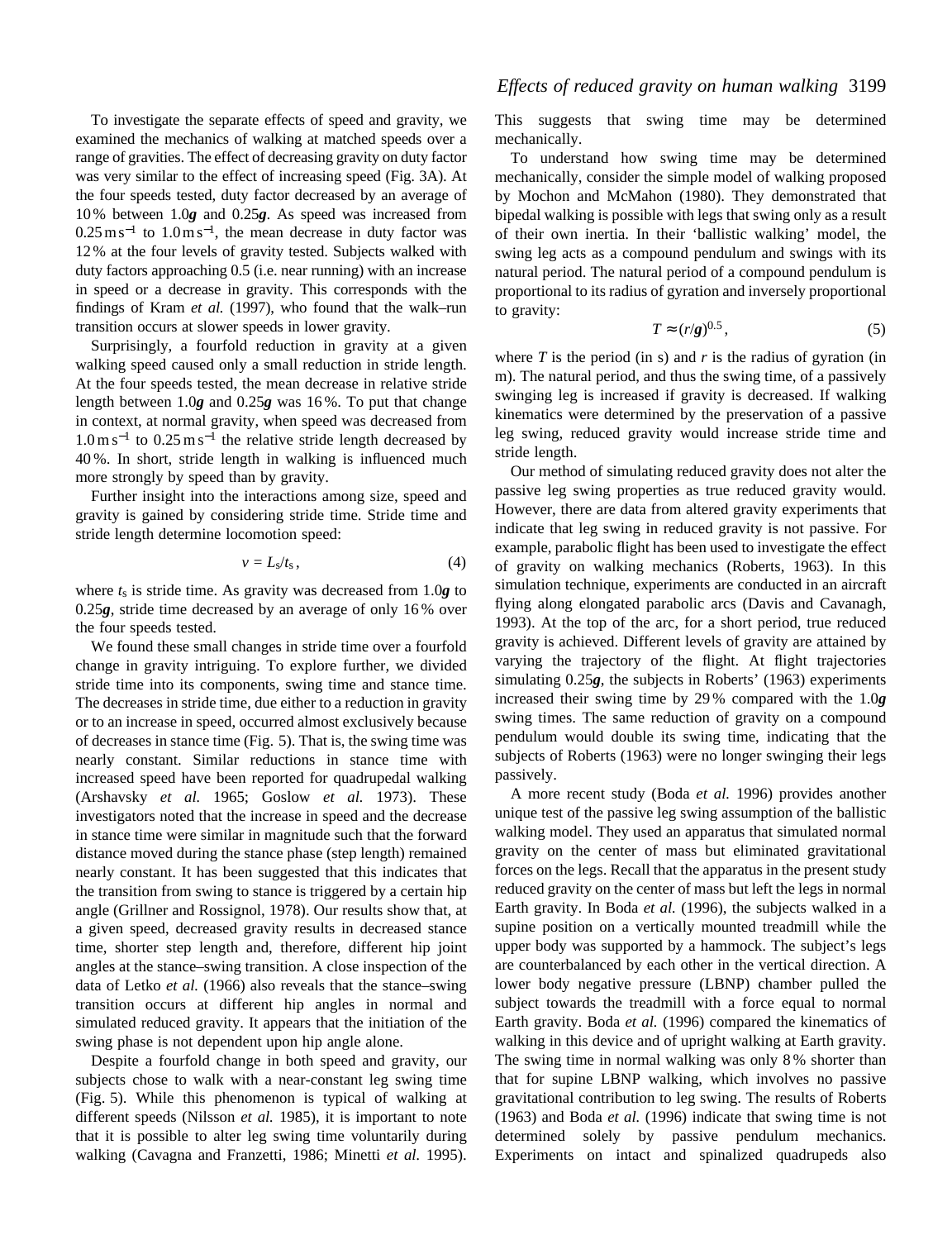demonstrate near-constant swing times, suggesting that swing time is determined in part by reflexes or spinal networks (Arshavsky *et al.* 1965; Goslow *et al.* 1973; Lovely *et al.* 1990).

Preservation of leg swing time is not merely an isolated phenomenon. It places strong constraints on the overall mechanics of walking. In their mechanical analysis of walking, Mochon and McMahon (1980) noted that neither a compound pendulum model alone nor an inverted pendulum model alone can describe the dynamics of walking adequately. They conclude that the most simple and accurate model of walking is an inverted pendulum representing the stance leg and a compound pendulum representing the swing leg. These pendulums are coupled, in that the mechanics of each affects the other. Modeling walking as the coupling of an inverted pendulum and a time-constrained compound pendulum over a range of sizes, speeds and levels of gravity deserves further investigation.

Our rejection of the dynamic similarity hypothesis does not exclude the possibility that locomotor movements can be dynamically similar at combinations of size, speed and gravity other than the Froude number. It is intriguing that at normal gravity Alexander and Jayes (1983) hypothesis encompasses all gaits because, from a mechanical viewpoint, walking and running are so fundamentally different. Walking is a series of vaults over relatively stiff legs, while running is a bouncing movement in which the legs act like compliant springs (Cavagna *et al.* 1977). We suspect that a single dynamic similarity approach will not describe the interaction of size, speed and gravity adequately for both walking and running.

We would like to thank W. Boda for sharing her swing time data, B. G. Letson, N. Matin and D. P. Ferris for their help with data analysis and the UCB Locomotion Laboratory for helpful comments on this manuscript. This research was supported in part by a California Space Institute Grant.

#### **References**

- ALEXANDER, R. MCN. (1976). Estimates of speeds of dinosaurs. *Science* **261**, 129–130.
- ALEXANDER, R. MCN. (1984). Stride length and speed for adults, children and fossil hominids. *Am. J. phys. Anthropol.* **63**, 23–27.
- ALEXANDER, R. MCN. (1989). Optimization and gaits in the locomotion of vertebrates. *Physiol. Rev.* **69**, 1199–1227.
- ALEXANDER, R. MCN. (1991). How dinosaurs ran*. Scient. Am.* **264**, 130–136.
- ALEXANDER, R. MCN. AND JAYES, A. S. (1980). Fourier analysis of forces exerted in walking and running. *J. Biomech.* **13**, 383–390.
- ALEXANDER, R. MCN. AND JAYES, A. S. (1983). A dynamic similarity hypothesis for the gaits of quadrupedal mammals. *J. Zool.*, *Lond*. **201**, 135–152.
- ALEXANDER, R. MCN. AND MALOIY, G. M. O. (1984). Stride lengths and stride frequencies of primates. *J. Zool., Lond.* **202**, 577–582.
- ARSHAVSKY, Y. I., KOTS, Y. M., ORLOVSKY, G. N., RODIONOV, I. M. AND SHIK, M. L. (1965). Investigation of the biomechanics of running by the dog. *Biophysics* **10**, 737–746.
- BENNETT, M. B. (1987). Fast locomotion of some kangaroos. *J. Zool., Lond.* **212**, 457–464.
- BODA, W. L., WATENPAUGH, D. E., BALLARD, R. E., CHANG, D. S. AND HARGENS, A. R. (1996). Comparison of gait mechanics and force generation during upright treadmill and supine LBNP exercise. *Med. Sci. Sports Exerc.* **28**, S87.
- CAVAGNA, G. A. (1975). Force platforms as ergometers. *J. appl. Physiol.* **39**, 174–179.
- CAVAGNA, G. A. AND FRANZETTI, P. (1986). The determinants of the step frequency in walking in humans. *J. Physiol., Lond.* **373**, 235–242.
- CAVAGNA, G. A., FRANZETTI, P. AND FUCHIMOTO, T. (1983). The mechanics of walking in children. *J. Physiol., Lond.* **343**, 323–339.
- CAVAGNA, G. A., HEGLUND, N. C. AND TAYLOR, C. R. (1977). Mechanical work in terrestrial locomotion: two basic mechanisms for minimizing energy expenditure. *Am. J. Physiol.* **233**, R243–R261.
- CAVANAGH, P. R. AND KRAM, R. (1989). Stride length in distance running: velocity, body dimensions and added mass effects. *Med. Sci. Sports Exerc.* **21**, 467–479.
- DAVIS, B. L. AND CAVANAGH, P. R. (1993). Simulating reduced gravity: a review of biomechanical issues pertaining to human locomotion. *Aviat. Space env. Med.* **64**, 557–566.
- DUNCAN, W. J. (1953). *Physical Similarity and Dimensional Analysis*. London: Edward Arnold.
- FARLEY, C. T. AND MCMAHON, T. A. (1992). Energetics of walking and running: insights from simulated reduced-gravity experiments. *J. appl. Physiol.* **73**, 2709–2712.
- GATESY, S. M. AND BIEWENER, A. A. (1991). Bipedal locomotion effects of speed, size and limb posture in birds and humans. *J. Zool., Lond*. **224**, 127–147.
- GOSLOW, G. E., JR, REINKING, R. M. AND STUART, D. G. (1973). The cat step cycle: hind limb joint angles and muscle lengths during unrestrained locomotion. *J. Morph.* **141**, 1–41.
- GRILLNER, S. AND ROSSIGNOL, S. (1978). On the initiation of the swing phase of locomotion in chronic spinal cats. *Brain Res.* **146**, 269–277.
- HE, J. P., KRAM, R. AND MCMAHON, T. A. (1991). Mechanics of running under simulated low gravity. *J. appl. Physiol.* **71**, 863–870.
- HEGLUND, N. C. AND TAYLOR, C. R. (1988). Speed, stride frequency and energy cost per stride: how do they change with body size and gait? *J. exp. Biol.* **138**, 301–318.
- KRAM, R., DOMINGO, A. AND FERRIS, D. P. (1997). Effect of reduced gravity on the preferred walk–run transition speed. *J. exp. Biol.* **200**, 821–826.
- LETKO, W. (1973). Locomotion in a rotating environment. In *Fifth Symposium on the Role of the Vestibular Organs in Space Exploration*. Washington, DC: NASA SP-314, 67–73.
- LETKO, W., SPADY, A. A. AND HEWES, D. E. (1966). Problems of man's adaptation to the lunar environment. In *Second Symposium on the Role of the Vestibular Organs in Space Exploration*. Washington, DC: NASA SP-115, 25–32.
- LOVELY, R. G., GREGOR, R. J., ROY, R. R. AND EDGERTON, V. R. (1990). Weight-bearing hindlimb stepping in treadmill-exercised adult spinal cats. *Brain Res.* **514**, 206–218.
- MARTINEZ, M. M., FULL, R. J. AND KOEHL, M. A. R. (1995). Kinematics of crabs locomoting in water *versus* air. *Proceedings of 19th Annual Meeting of the American Society of Biomechanics*, Stanford University, pp. 237–238.
- MCGEER, T. (1990). Passive dynamic walking*. Int. J. Robotics Res.* **9**, 62–82.